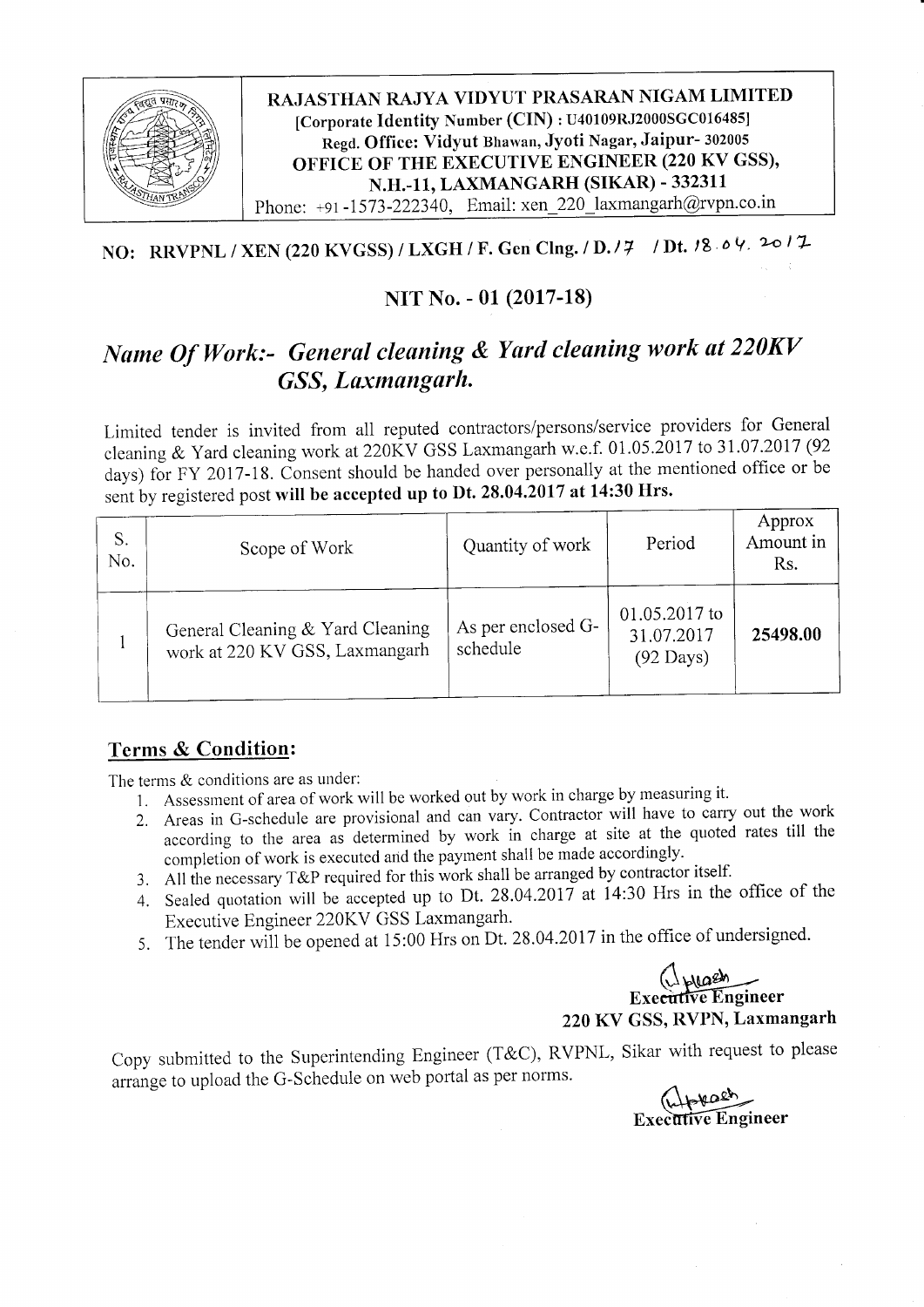# **SCHEDULE**<br>NAME OF WORK :- GENERAL CLEANING AND YARD CLEANING WORKS AT 220 KV G.S.S.<br>Laxmangarh (Sikar). (01/05/2017 to 31/07/2017 i.e. 92 Days) Ref. BSR 01.01.2011.

| <b>BSR</b><br>No. | Description                                                                                                                                                                                                                                                                                                                                                                                                                                                                                                                                                                                                                                                                                                                                                                                                                                                                                                                                            | Quantity | <b>BSR</b> Rate<br>in Rs. | Unit          | Frequency                     | <b>TOTAL Amount</b> |
|-------------------|--------------------------------------------------------------------------------------------------------------------------------------------------------------------------------------------------------------------------------------------------------------------------------------------------------------------------------------------------------------------------------------------------------------------------------------------------------------------------------------------------------------------------------------------------------------------------------------------------------------------------------------------------------------------------------------------------------------------------------------------------------------------------------------------------------------------------------------------------------------------------------------------------------------------------------------------------------|----------|---------------------------|---------------|-------------------------------|---------------------|
| 1.0               | सामान्य सफाई कार्य                                                                                                                                                                                                                                                                                                                                                                                                                                                                                                                                                                                                                                                                                                                                                                                                                                                                                                                                     |          |                           |               |                               |                     |
| 1.1               | कार्यो का विवरण :-<br>थ्रिड़ सब स्टेषन परिसर के कार्यालय, नियन्त्रण कक्ष,<br>बरामदों, विश्राम कक्ष,सीढ़ियाँ, पी०एल०सी०सी० कक्ष,<br>बैटरी कक्ष, विश्राम गृह आदि में झाडू से सफाई करना<br>व फिनायल का पोंछा लगाने का कार्य।<br>नियन्त्रण कक्ष समेत सभी कमरों के दरवाजों व<br>खिड़कियों (मय षीषे) आदि की सफाई।<br>समस्त षौचालय व मुत्रालय में फिनायल/रसायन का<br>प्रयोग करते हुए सफाई एवं धुलाई का कार्य।<br>नियन्त्रण कक्ष व अन्य सभी कक्षों की छत, खिड़की,<br>कोने आदि में लगे जाले आदि की सफाई।<br>उपरोक्त परिसर में कूड़ादानों (डस्टबिनों) को खाली<br>करना ।<br>समस्त निकाले गए कचरे को ग्रिड़ सब स्टेषन परिसर<br>से बाहर प्रभारी अधिकारी द्वारा निर्धारित स्थान पर<br>डालना ।<br>नोट :-<br>9. सफाई कार्य हेतु झाडू, पोंछे, डस्टर, आवष्यक<br>उपकरण आदि ठेकेदार को स्वयं की लागत<br>पर लाने होंगे।<br>२. अन्य सफाई का सामान जैसे फिनायल,<br>फिनायल गोली, रसायन आदि विभाग द्वारा<br>देय होंगे ।<br>३. भुगतान फर्श क्षेत्रफल के आधार पर किया<br>जायेगा । | 380.00   | 19.00                     | 100<br>Sq.mtr | Daily<br>$(92 \text{ Days})$  | 6642.40             |
| 1.2               | नियन्त्रण कक्ष से मुख्य द्वार तक सड़क व अन्य सड़कें एवं इनके<br>दोनों ओर छोड़ी गई खाली जगह की झाडू द्वारा सफाई।समस्त<br>निकाले गए कचरे को थ्रिड़ सब स्टेषन परिसर से बाहर प्रभारी<br>अधिकारी द्वारा निर्धारित स्थान पर डालना । सफाई कार्य हेतु<br>झाडू एवं आवष्यक उपकरण ठेकेदार को स्वयं की लागत पर लाने<br>होंगे ।                                                                                                                                                                                                                                                                                                                                                                                                                                                                                                                                                                                                                                     | 563.00   | 3.60                      | 100<br>Sq.mtr | Daily<br>$(92 \text{ Days})$  | 1864.65             |
| 1.3               | यार्ड के अन्दर की सड़क, निरीक्षण पथ, ट्रेंच कवर व<br>फाउण्डेषन आदि की झाडू द्वारा सफाई। समस्त<br>निकाले गए कचरे को प्रिड़ सब स्टेषन परिसर से बाहर<br>प्रभारी अधिकारी द्वारा निर्धारित स्थान पर डालना ।<br>सफाई कार्य हेतु झाडू एवं आवष्यक उपकरण ठेकेदार<br>को स्वयं की लागत पर लाने होंगे।                                                                                                                                                                                                                                                                                                                                                                                                                                                                                                                                                                                                                                                             | 3182.00  | 4.00                      | 100<br>Sq.mtr | Weekly<br>$(13 \text{ week})$ | 1654.64             |
| 1.4               | नियन्त्रण कक्ष, विश्राम गृह व अन्य कार्यालय परिसर के ऊपर की<br>छत व बरसाती नालों की सफाई ।<br>समस्त निकाले गए<br>कचरे को ग्रिड़ सब स्टेषन परिसर से बाहर प्रभारी अधिकारी द्वारा<br>निर्धारित स्थान पर डालना । सफाई कार्य हेतु झाडू एवं आवष्यक<br>उपकरण ठेकेदार को स्वयं की लागत पर लाने होंगे।                                                                                                                                                                                                                                                                                                                                                                                                                                                                                                                                                                                                                                                          | 424.00   | 3.60                      | 100<br>Sq.mtr | Monthly<br>(03)               | 45.79               |

Appares